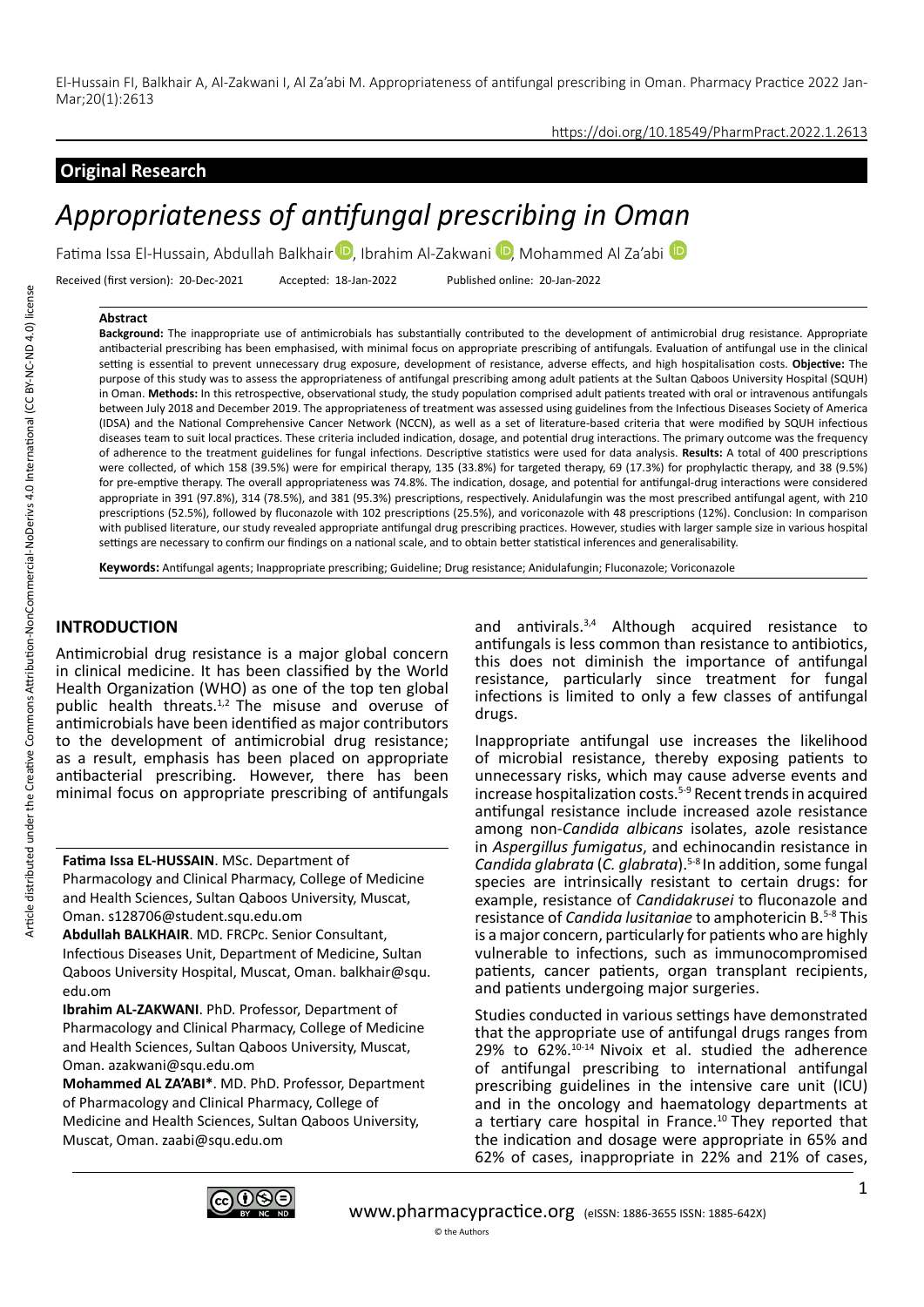#### https://doi.org/10.18549/PharmPract.2022.1.2613

and debatable in 13% and 17% of cases. Valerio et al. showed that antifungals were inappropriately prescribed in 16% of cases at a tertiary care hospital in Spain in 2017.<sup>11</sup> Inappropriate prescriptions were associated with inadequacies in drug selection (31%) and dosing (16%), not switching from intravenous to oral administration (20%), not adjusting drugs after microbiological results (35%), and unsuitable lengths of therapy (27%).

In a Malaysian tertiary care hospital in 2016, antifungal therapy was found to be appropriate in 44.7% of cases, debatable in 17.9% of cases, and inappropriate in 37.3% of cases.12 Lachenmayr et al. reported in 2016 that 38% of antifungal drug prescriptions in a German tertiary care hospital were deemed appropriate, while 15.2% and 46.8% of prescriptions were considered debatable and inappropriate respectively.<sup>12</sup>

To the best of our knowledge, there are no studies on the appropriateness of antifungal prescribing in Oman; data is limited to general utilization patterns and surveillance reports.15,16 In a retrospective analysis of *Candida auris (C. auris)* cases reported nationally to the Oman Antimicrobial Surveillance System in 2019, Al-Rashdi et al. revealed that outbreaks of *C.auris* infections were ongoing and posed a substantial health risk.16 There were 129 isolates of *C.auris* from 108 inpatients. Of the isolates, 94.8% and 96.1% were non-susceptible to fluconazole and amphotericin, respectively. The mean time from admission to infection was 1.7 months, the mean length of hospital stay was 3.5 months, and the associated mortality rate was 52.5%.

Periodic evaluation of antifungal drug use in the clinical setting is required to optimise patient outcomes and prevent resistance and its associated consequences. The purpose of this study was to assess the appropriateness of antifungal prescribing, in terms of indication, dosage, and drug interactions, among adult patients at Sultan

Qaboos University Hospital (SQUH), a tertiary health care facility in Oman.

# **METHODS**

## **Setting and design**

This retrospective, observational study was conducted at SQUH in 2020. Patients aged ≥18 years who were prescribed oral or parenteral antifungals between 1 July 2018 and 31 December 2019 were included in this study. Patients who were prescribed topical or vaginal antifungals were excluded. Ethical approval was obtained from the Medical Research Ethics Committee of Sultan Qaboos University, Muscat, Oman (MREC approval number, 2349).

## **Evaluation of the appropriateness of antifungal prescribing**

The appropriateness assessment was based on criteria previously described by Nivoix et al., that were modified by the SQUH infectious diseases team.<sup>10</sup> These criteria included indication, dosage, and potential antifungal– drug interactions (Table 1). Antifungal use was deemed appropriate when the three evaluation criteria were met, debatable when at least one debatable assessment criterion was present without the presence of any inappropriate assessment criteria, and inappropriate when at least one inappropriate assessment criterion was present.

The indications and dosages were assessed based on the recommendations made by the SQUH infectious diseases team, the Infectious Diseases Society of America (IDSA) guidelines for the diagnosis and management of aspergillosis and candidiasis, and the National Comprehensive Cancer Network (NCCN) guidelines for the prevention and treatment of cancer-

| Table 1. Criteria used to assess adherence to antifungal treatment guidelines |                                                                                                                                                                                    |                                                                                                                                                                                                               |                                                                                                                                                                                                                                                                                                                      |  |
|-------------------------------------------------------------------------------|------------------------------------------------------------------------------------------------------------------------------------------------------------------------------------|---------------------------------------------------------------------------------------------------------------------------------------------------------------------------------------------------------------|----------------------------------------------------------------------------------------------------------------------------------------------------------------------------------------------------------------------------------------------------------------------------------------------------------------------|--|
| <b>Assessment</b>                                                             | Indication                                                                                                                                                                         | <b>Dosage</b>                                                                                                                                                                                                 | Antifungal-drug interaction                                                                                                                                                                                                                                                                                          |  |
| Appropriate                                                                   | published<br><b>Follows</b><br>guidelines, local protocol,<br>adapted to mycological<br>and/or<br>follows<br>data,<br>infectious diseases team<br>recommendation                   | Appropriate dose x or underdose or<br>overdose by $\leq 10\%$ with respect to<br>loading dose when recommended.<br>Also observing the recommended<br>dose limit and dose adjustments for<br>renal dysfunction | Antifungal has no potential interaction with drugs used<br>concomitantly<br>Antifungal<br>presents potential interactions<br>with<br>moderate severity but is subjected to<br>clinical<br>monitoring and/or dose adjustment when required                                                                            |  |
| Debatable                                                                     | Does not follow protocol,<br>but there is evidence in<br>the literature or there is no<br>suitable alternative                                                                     | Underdose or overdose x by $\leq$ 25%<br>and/or no loading dose and/or no<br>discontinuation or dose adjustment<br>in case of clinically related adverse<br>events                                            | Antifungal<br>presents potential interactions<br>with<br>moderate severity, and clinical monitoring and/or dose<br>adjustment is not performed when required                                                                                                                                                         |  |
| Inappropriate                                                                 | antifungal<br>Inappropriate<br>selection<br>with<br>respect<br>the<br>protocol<br>or<br>to<br>mycological<br>data<br>and<br>despite the existence of a $ $<br>suitable alternative | Under or overdose $x > 25\%$ ; no<br>discontinuation or dose adjustment<br>in case of clinically related adverse<br>when<br>appropriate<br>event<br>an<br>alternative is available                            | Antifungal<br>presents potential interactions<br>with<br>concomitant medications, including serious<br>or<br>contraindicated interactions.<br>The antifungal is used with concomitant drug therapy<br>and results in failure of the antifungal.<br>Concomitant use of two antifungals of the same<br>classification. |  |

X= According to the drug labelling or guidelines, including dose adjustments according to renal functions.

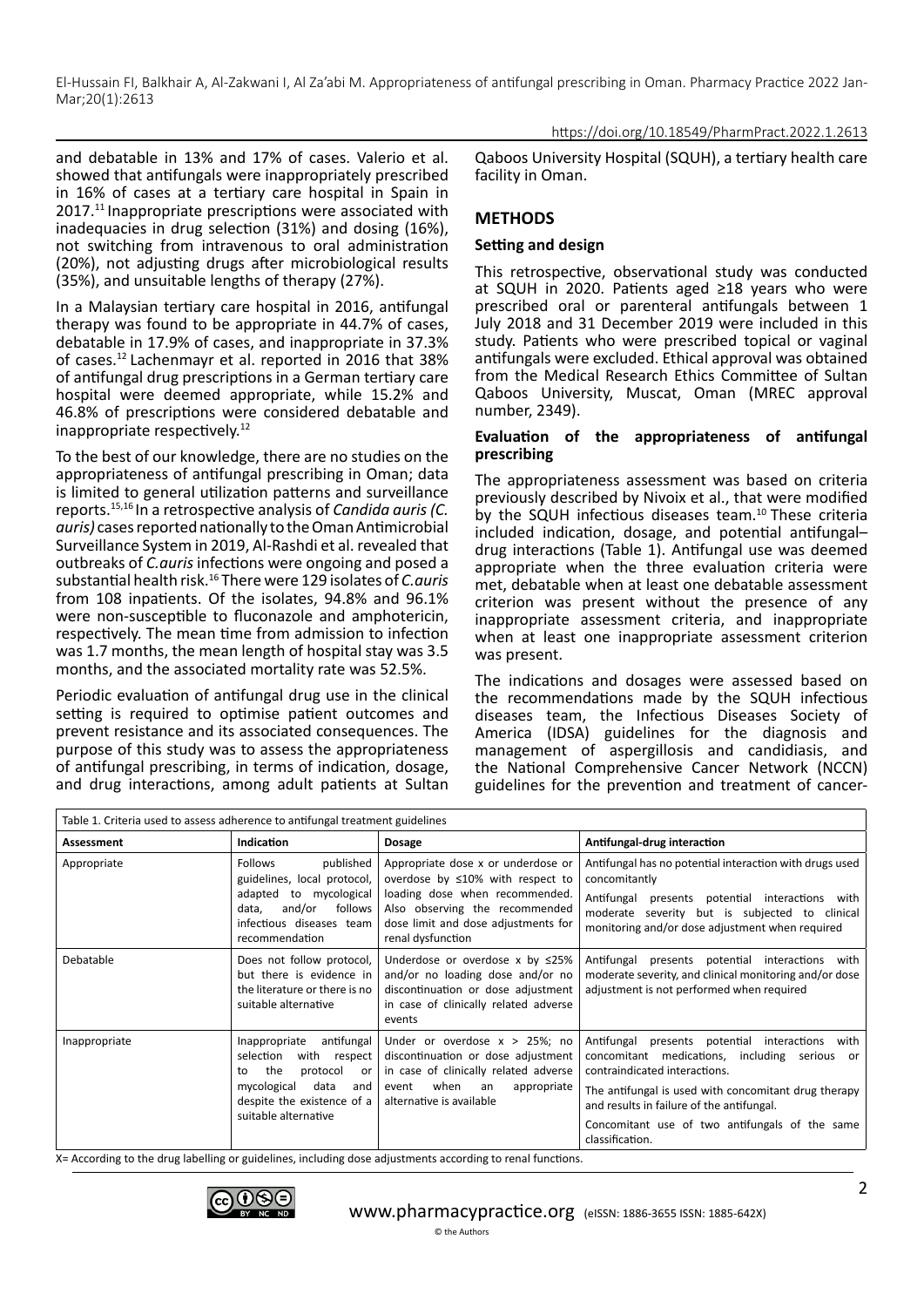#### https://doi.org/10.18549/PharmPract.2022.1.2613

related infections.17-19 The potential for antifungal–drug interactions and their risk category was assessed using Lexi-Interact Online software (Lexi‐Comp Inc., Hudson, Ohio, United States).

#### **Sample size estimation**

Previous studies have shown that the rate of appropriate antifungal drug use ranged between 29% and 65%.10- <sup>14</sup> Therefore, for a sample size of 363 patients, a hypothesised appropriate use rate of 40%, a margin of error of 5%, and a confidence interval of 95% were used. The sample size was further increased to 400 to account for any missing data.

#### **Statistical analysis**

Descriptive statistics were used to analyse the data collected in this study. Continuous data were described as means and standard deviations (SDs) for normally distributed variables. Categorical data were expressed as frequencies and percentages. Data analysis was performed using the Statistical Package for Social Sciences software version 25 (SPSS, IBM, Chicago, Illinois, USA).

## **RESULTS**

Four hundred patients were enrolled in this study, of whom 58.5% (n=234) were men. The mean age of the study cohort was 52 ± 19 years (range: 18–95 years), and the mean weight and height were  $65 \pm 19$  kg (range: 23– 137 kg) and  $159 \pm 12$  cm (range: 75–186 cm), respectively.

#### **Indication for antifungal agents**

Among the 400 prescriptions, 227 were prescribed for infections caused by *Candida spp*. (56.8%), 119 for prophylaxis of invasive fungal infection (29.8%), 34 for aspergillosis (8.5%), 6 for mucormycosis (1.5%), 3 for *Pneumocystis jiroveci pneumonia* (0.8%), 1 for a *Cryptococcus sp.* infection (0.3%), and 1 for a *Fusarium sp*. infection (0.3%). Nine (2.3%) prescriptions were indicated for other reasons, such as basidiobolomycosis, *Saccharomyces* infections, tinea pedis, and prophylaxis in patients with human immunodeficiency virus (HIV) (Table 2).

Cultures were isolated from samples retrieved from 279 (69.8%) patients. A positive result was reported in 142 patients (50.9%). Among the positive cultures, 119 were

| Table 2. Demographic and clinical characteristics of subjects and prescription (N=400) |                                  |           |                |      |
|----------------------------------------------------------------------------------------|----------------------------------|-----------|----------------|------|
| Parameter                                                                              |                                  | Mean (SD) | n              | (%)  |
| Male                                                                                   |                                  |           | 234            | 58.5 |
| Age, years                                                                             |                                  | 52 (19)   |                |      |
| Weight, kg                                                                             |                                  | 65 (19)   |                |      |
| Height, cm                                                                             |                                  | 159 (12)  |                |      |
| Hospital units                                                                         | Intensive care                   |           | 155            | 38.8 |
|                                                                                        | Haematology                      |           | 135            | 33.8 |
|                                                                                        | Oncology                         |           | 41             | 10.3 |
|                                                                                        | Other*                           |           | 69             | 17.3 |
| Indication                                                                             | Candida species                  |           | 227            | 56.8 |
|                                                                                        | Aspergillusspecies               |           | 34             | 8.5  |
|                                                                                        | <b>Mucorales</b>                 |           | 6              | 1.5  |
|                                                                                        | Cryptococcus species             |           | $\mathbf{1}$   | 0.3  |
|                                                                                        | <b>Fusarium species</b>          |           | $\mathbf{1}$   | 0.3  |
|                                                                                        | Pneumocystis jirovecii pneumonia |           | 3              | 0.8  |
|                                                                                        | Invasive fungal infection**      |           | 119            | 29.8 |
|                                                                                        | Others                           |           | 9              | 2.3  |
| Microbiological Testing                                                                | Candida species                  |           | 119            | 83.8 |
|                                                                                        | Aspergillosis species            |           | 14             | 9.9  |
|                                                                                        | <b>Mucorales</b>                 |           | 4              | 2.8  |
|                                                                                        | Pneumocystis jirovecii           |           | $\overline{2}$ | 1.4  |
|                                                                                        | Fusarium species                 |           | $\mathbf{1}$   | 0.7  |
|                                                                                        | Others                           |           | 3              | 2.1  |

\* Includes: Internal Medicine, Nephrology, Surgery, Gastroenterology, Neurology, Obstetrics and Gynaecology, Pulmonology, Cardiology and Rheumatology.

\*\*Indicates use for prophylaxis for invasive fungal infection.

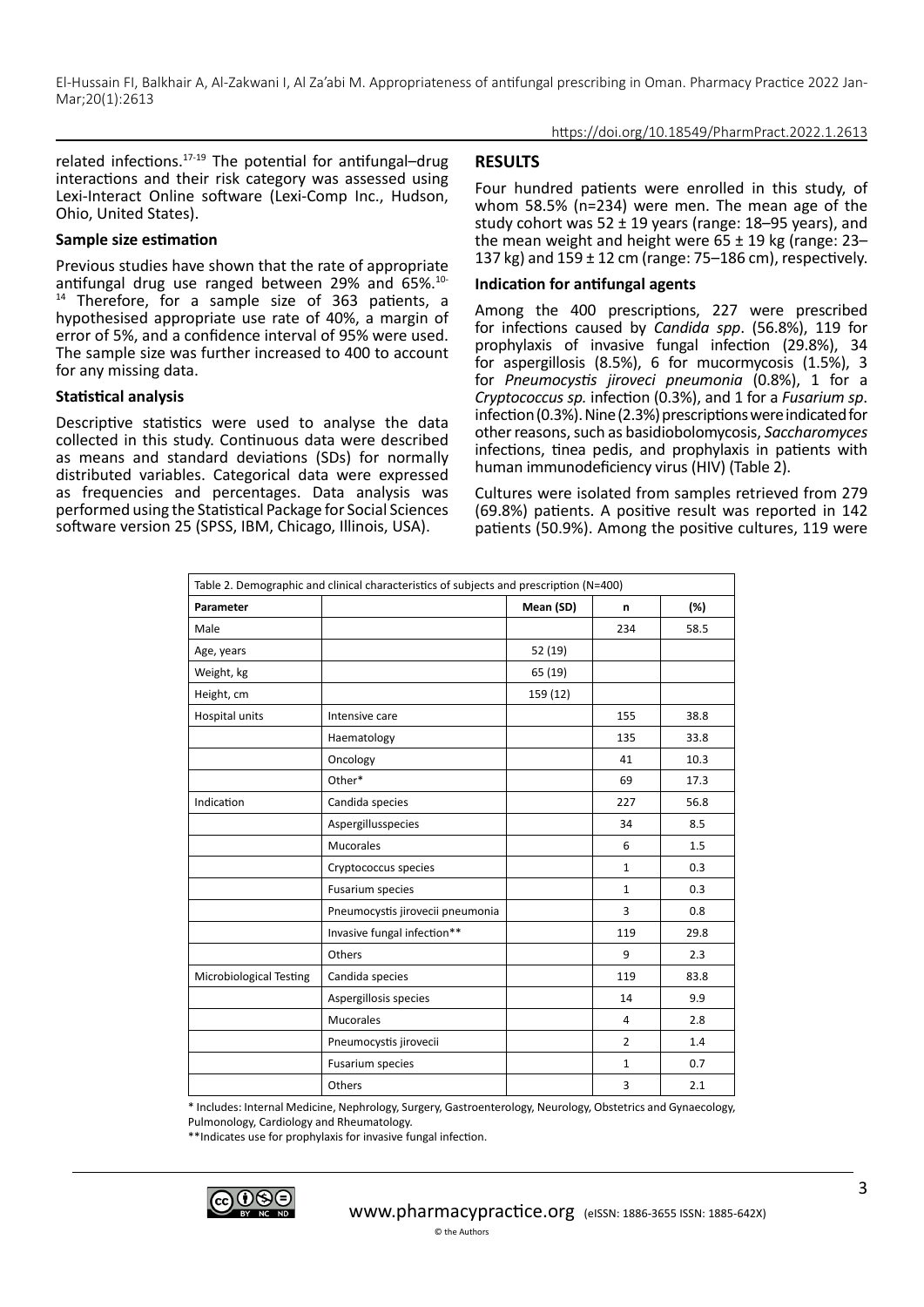https://doi.org/10.18549/PharmPract.2022.1.2613

identified as *Candida spp.* (83.8%) and 14 as *Aspergillus spp*. (9.9%). Among the *Candida spp.*, 18 were identified as *C. auris* (15.1%) (Table 2).

## **Antifungal drugs used**

Anidulafungin was prescribed for 210 patients (52.5%), fluconazole for 103 patients (25.8%), voriconazole for 48 patients (12%), liposomal amphotericin B for 18 patients (4.5%), caspofungin for 11 patients (2.8%), posaconazole for 8 patients (2%), and itraconazole for 3 patients (0.8%). Regarding the route of administration, antifungal drugs were administered intravenously to 297 patients (74.3%) and orally to 103 patients (25.8%). Of the 102 patients prescribed fluconazole, 27 (26.5%) had a creatinine clearance of ≤50 ml/min and required dosage adjustments.

The above antifungal drugs were prescribed in different units of the hospital. The ICU was the unit in which antifungals were the most frequently prescribed (155 prescriptions, 38.8%), followed by the haematology units (135 prescriptions, 33.8%), other medical specialties (69 prescriptions, 17.3%), and the oncology unit (41

#### prescriptions, 10.3%) (Table 2).

## **Appropriateness of antifungal indications**

In this study, the stratification of prescriptions by therapeutic strategy revealed antifungal use as follows: empirical use in 158 patients (39.5%), targeted use in 135 patients (33.8%), prophylactic use in 69 patients (17.3%), and pre-emptive use in 38 patients (9.5%).

Most prescriptions (299, 74.8%) were deemed appropriate. The indication, dosage, and potential for drug interactions were considered appropriate in 391 (97.8%), 314 (78.5%) and 381 (95.3%) prescriptions, respectively. Inappropriateness was mainly associated with prophylactic use (34 out of 69 patients, 49.3%), followed by pre-emptive use (6 out of 38 patients, 15.8%), targeted use (15 out of 135 patients, 11.1%) and empirical use (5 out of 158 prescriptions, 3.2%). The haematology unit recorded the most cases of inappropriate prescribing (36 out of 135 prescriptions, 26.7%), followed by other medical units (13 out of 69 prescriptions, 18.8%), the oncology unit (7 out of 41 prescriptions, 17.1%) and the ICU (4 out of 155 prescriptions, 2.6%) (Table 3).

| Table 3. The assessment of antifungal drug prescription appropriateness in relation to indication, dosage, interaction, treatment,<br>and hospital units ( $N = 400$ ) |                             |                    |                      |                  |
|------------------------------------------------------------------------------------------------------------------------------------------------------------------------|-----------------------------|--------------------|----------------------|------------------|
| Parameter                                                                                                                                                              |                             | Appropriate, n (%) | Inappropriate, n (%) | Debatable, n (%) |
| Assessment                                                                                                                                                             | Overall                     | 299 (74.8)         | 41 (10.3)            | 60 (15)          |
|                                                                                                                                                                        | Indication                  | 391 (97.8)         | 4(1)                 | 5(1.2)           |
|                                                                                                                                                                        | Dosage                      | 314 (78.5)         | 37(9.2)              | 49 (12.3)        |
|                                                                                                                                                                        | Antifungal-drug interaction | 381 (95.2)         | 8(2)                 | 11(2.8)          |
| Treatment                                                                                                                                                              | Empirical                   | 133 (84.2)         | 20(12.7)             | 5(3.2)           |
|                                                                                                                                                                        | Targeted                    | 108 (80)           | 12 (8.9)             | 15(11.1)         |
|                                                                                                                                                                        | Prophylactic                | 32 (46.4)          | 3(4.3)               | 34 (49.3)        |
|                                                                                                                                                                        | Pre-emptive                 | 26 (68.4)          | 6(15.8)              | 6(15.8)          |
| Hospital units                                                                                                                                                         | Intensive care              | 142 (91.6)         | 9(5.8)               | 4(2.6)           |
|                                                                                                                                                                        | Haematology                 | 74 (54.8)          | 25(18.5)             | 36 (26.7)        |
|                                                                                                                                                                        | Oncology                    | 33 (80.5)          | 1(2.4)               | 7(17.1)          |
|                                                                                                                                                                        | Others                      | 50 (72.5)          | 6(8.7)               | 13 (18.8)        |

Voriconazole and caspofungin were the drugs that were most inappropriately prescribed in terms of indication (5 out of 48 patients (10.4%) and 1 out of 11 patients (9.1%), respectively). Fluconazole and posaconazole were the drugs that were most inappropriately prescribed in terms of dosage (44 out of 102 patients (43.1%) and 1 out of 8 patients (12.5%), respectively) (Table 4).

## **Potential for drug–drug interactions**

The potential for antifungal–drug interactions was found in 76 (19%) prescriptions. Voriconazole had the highest potential for interactions, with 35 potential interactions identified (46.1%), followed by fluconazole with 30 (39.5%), posaconazole with 6 (7.9%), liposomal amphotericin B with 3 (3.9%), and itraconazole with 2

(2.6%). Most of these interactions had a risk rating of C (n=43), a risk rating of D (n=17), or a risk rating of X (n=11). Contraindications for combinations of antifungals were associated with the following combinations: voriconazole and azithromycin, voriconazole and tamsulosin, posaconazole and atorvastatin, posaconazole and tamsulosin, liposomal amphotericin B and foscarnet, itraconazole and domperidone (Table 5).

## **DISCUSSION**

Appropriate and effective antifungal agents are essential for the treatment of fungal infections to ensure successful patient outcomes. Due to the limited number of antifungal drug classes, the emergence

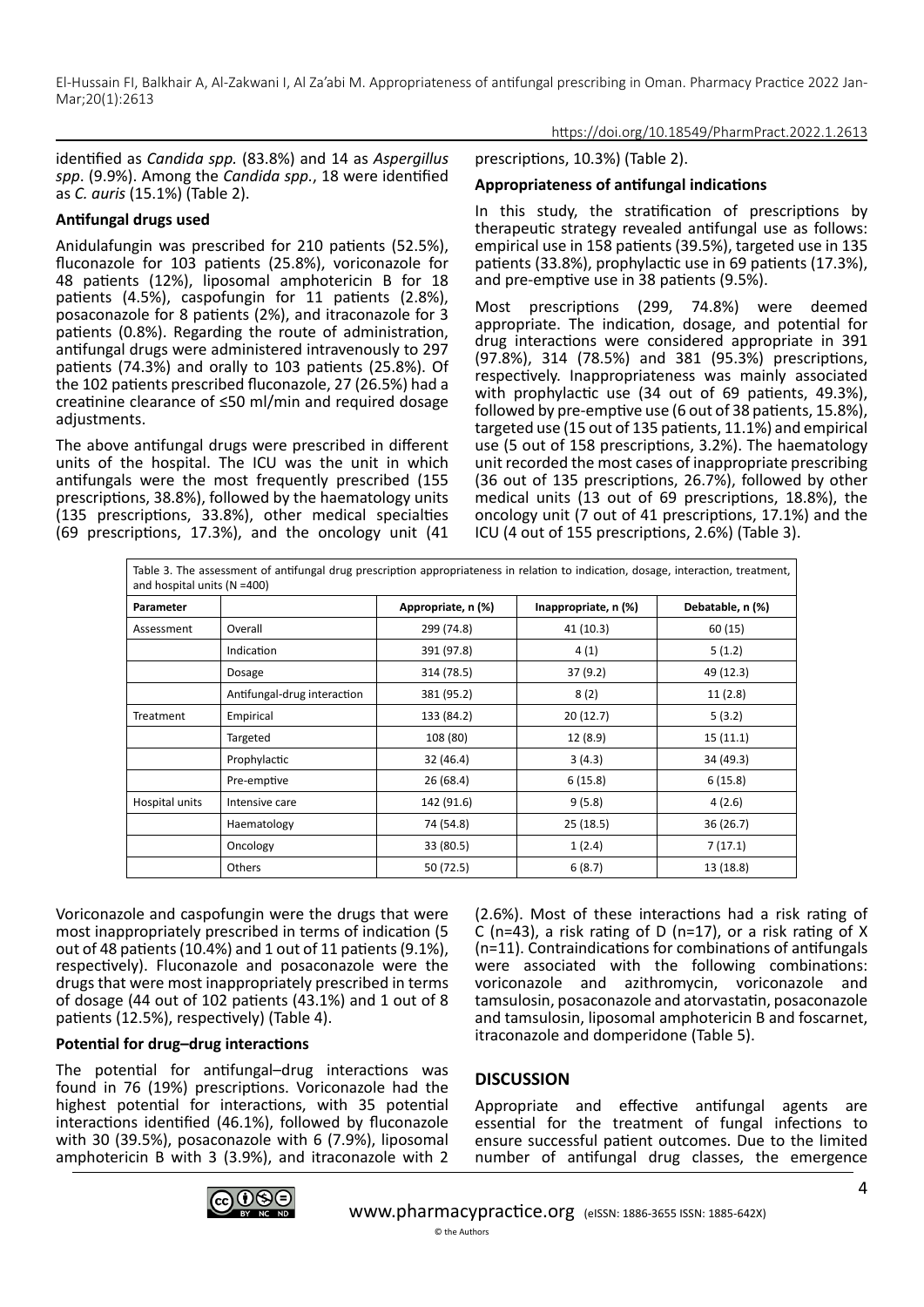| Table 4. The assessment of each antifungal drug prescription appropriateness in relation to indication, dosage and interaction (N =400) |                             |                 |                   |                |
|-----------------------------------------------------------------------------------------------------------------------------------------|-----------------------------|-----------------|-------------------|----------------|
| <b>Antifungal Drug</b>                                                                                                                  |                             | Appropriate (%) | Inappropriate (%) | Debatable (%)  |
| Anidulafungin n=210                                                                                                                     | Overall                     | 86              | 12                | $\overline{2}$ |
|                                                                                                                                         | Indication                  | 98              | $\mathbf{1}$      | $\mathbf{1}$   |
|                                                                                                                                         | Dosage                      | 88              | 11                | $\mathbf{1}$   |
|                                                                                                                                         | Antifungal-drug interaction | 100             | 0                 | $\mathbf 0$    |
| Fluconazole n=102                                                                                                                       | Overall                     | 50              | 7                 | 43             |
|                                                                                                                                         | Indication                  | 97              | $\overline{2}$    | $\mathbf{1}$   |
|                                                                                                                                         | Dosage                      | 48              | 8                 | 44             |
|                                                                                                                                         | Antifungal-drug interaction | 95              | 4                 | $\mathbf{1}$   |
| Voriconazole n=48                                                                                                                       | Overall                     | 70              | 13                | 17             |
|                                                                                                                                         | Indication                  | 91              | 0                 | 9              |
|                                                                                                                                         | Dosage                      | 92              | 6                 | $\overline{2}$ |
|                                                                                                                                         | Antifungal-drug interaction | 77              | 8                 | 15             |
| Liposomal amphotericin B n=18                                                                                                           | Overall                     | 83              | 11                | 6              |
|                                                                                                                                         | Indication                  | 100             | 0                 | 0              |
|                                                                                                                                         | Dosage                      | 89              | 11                | 0              |
|                                                                                                                                         | Antifungal-drug interaction | 94              | 0                 | 6              |
| Caspofungin n=11                                                                                                                        | Overall                     | 82              | 9                 | 9              |
|                                                                                                                                         | Indication                  | 91              | 0                 | 9              |
|                                                                                                                                         | Dosage                      | 91              | 9                 | 0              |
|                                                                                                                                         | Antifungal-drug interaction | 100             | 0                 | $\mathbf 0$    |
| Posaconazole n=8                                                                                                                        | Overall                     | 75              | 0                 | 25             |
|                                                                                                                                         | Indication                  | 100             | 0                 | $\mathbf 0$    |
|                                                                                                                                         | Dosage                      | 88              | 0                 | 12             |
|                                                                                                                                         | Antifungal-drug interaction | 75              | 0                 | 25             |
| Itraconazole n=3                                                                                                                        | Overall                     | 67              | 0                 | 33             |
|                                                                                                                                         | Indication                  | 100             | 0                 | $\mathbf 0$    |
|                                                                                                                                         | Dosage                      | 100             | 0                 | 0              |
|                                                                                                                                         | Antifungal-drug interaction | 67              | 0                 | 33             |

| Table 5. Assessment of antifungal-drug interactions (N= 76) |                  |                |                    |
|-------------------------------------------------------------|------------------|----------------|--------------------|
| Antifungal drug                                             | Interacting drug | Frequency      | <b>Risk rating</b> |
| Voriconazole n =35                                          | Esomeprazole     | 11             | C                  |
|                                                             | Azithromycin     | 6              | X                  |
|                                                             | Atorvastatin     | 5              | D                  |
|                                                             | Amlodipine       | 3              | C                  |
|                                                             | Cyclosporin      | 3              | D                  |
|                                                             | Others           | $\overline{7}$ |                    |
| Fluconazole n=30                                            | Amlodipine       | 5              | C                  |
|                                                             | Azithromycin     | 5              | C                  |
|                                                             | Atorvastatin     | 3              | C                  |
|                                                             | Cyclosporin      | 3              | C                  |
|                                                             | Moxifloxacin     | 3              | C                  |
|                                                             | Others           | 11             |                    |
| Posaconazole n=6                                            | Esomeprazole     | $\overline{2}$ | D                  |

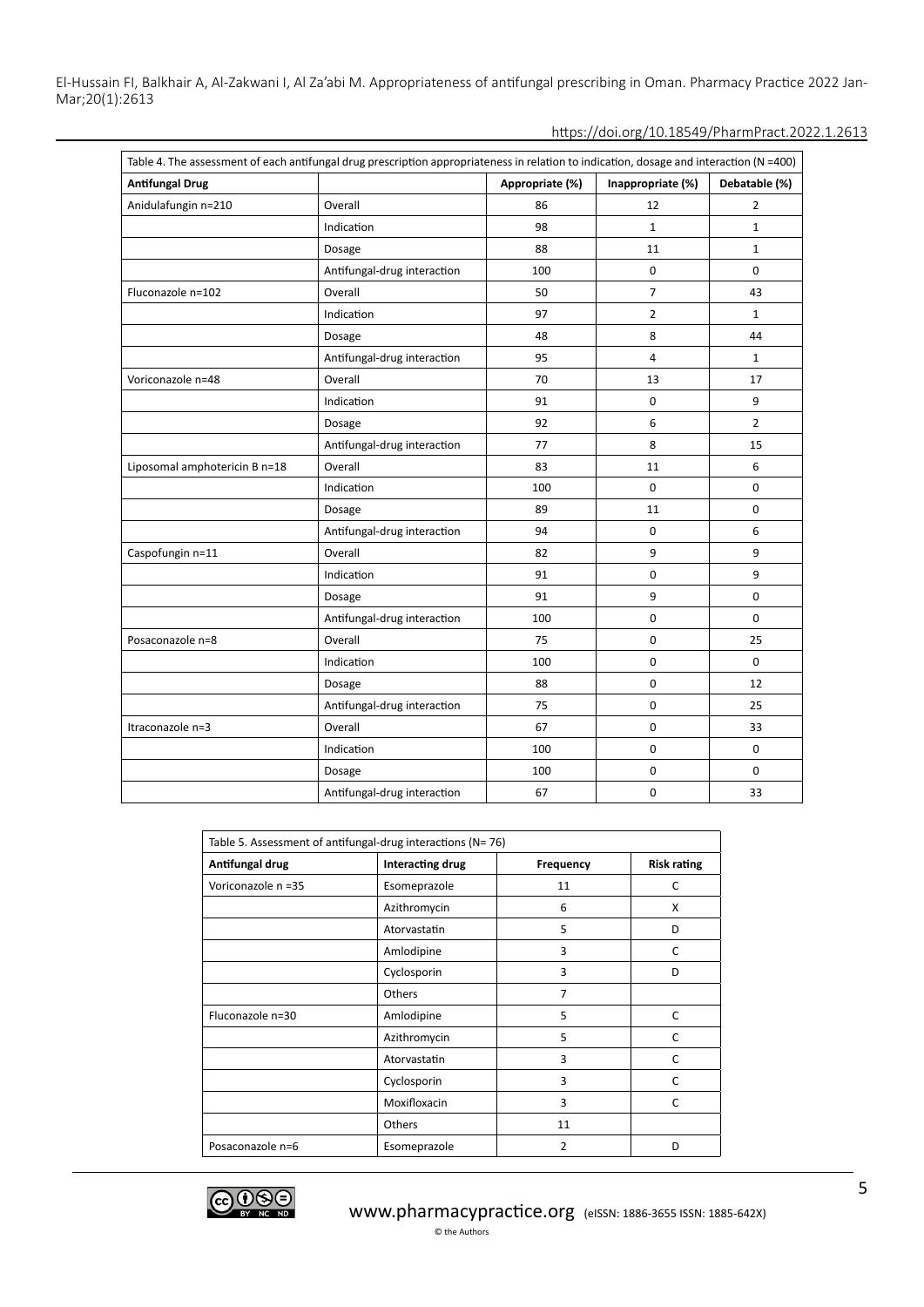|                              | Cyclosporin       | D |
|------------------------------|-------------------|---|
|                              | <b>Tacrolimus</b> | D |
|                              | Atorvastatin      | х |
|                              | Tamsulosin        | х |
| Liposomal amphotericin B n=3 | Foscarnet         | Χ |
|                              | Colistin          |   |
|                              | Dexamethasone     |   |
| Itraconazole n=2             | Domperidone       | х |
|                              | Esomeprazole      |   |

Risk Rating C: Monitor therapy. D: Consider therapy modification. X: Avoid combination

of resistance to a single drug class or multiple drugs can substantially complicate patient management.6-9 Resistance of *Candida* and *Aspergillus* species to azoles, and multidrug resistance of some *Candida spp*., such as *C.glabrata* and *C.auris*, is regarded as a considerable challenge in the management of fungal infections.<sup>6,20</sup> Guidelines have been developed to assist clinicians in appropriate antifungal drug prescribing, and have been demonstrated to be a valuable tool. However, studies have shown that antifungal prescribing guidelines are not consistently adhered to, and inappropriate antifungal prescribing remains a clinical concern, especially in inpatient settings.10,21,22

Increasing research is being conducted on the use of antifungal drugs in tertiary care hospitals and adherence to treatment protocols, particularly in relation to IDSA and NCCN guidelines and the appropriate use of antifungal drugs has been reported to range from 29% to  $62\%$ <sup>10-14,23,24</sup> In the present study, we assessed the appropriateness of antifungal prescribing among adult patients at a tertiary health care facility in Oman. We found that over two-thirds (74.8%) of antifungal prescriptions met all the evaluation criteria for appropriate indication, dosage, and potential for drug–drug interactions. The appropriateness rate was 97.8% for indication, 78.5% for dosage, and 95.2% for antifungal-drug interactions. These results are comparable to those of previous studies, in which appropriateness was shown to be in the range of 65–91% for indication, 62–86% for dosage and 46–94% for drug–drug interactions.10-14,23,24

Azole antifungals had the lowest rates of appropriate prescribing, which is a finding consistent with previous research.10-14 The prescribing of azole antifungals was deemed inappropriate due to the lack of dosage reductions in patients with impaired renal function, the lack of loading doses on the first day of therapy, insufficient maintenance dosing, and prescribing in the presence of contraindications or clinically significant drug interactions. It has been shown that patients who receive inappropriate or debatable antifungal treatment have a lower 12-week survival rate (70%) than patients who receive appropriate therapy  $(81\%)$ .<sup>24</sup> Furthermore, Zilberberg et al. demonstrated that inappropriate antifungal therapy had a negative impact on patient outcomes.25

In this study, we found a predominance of infections caused by *Candida spp.,* which might explain why anidulafungin and fluconazole were the most frequently prescribed agents. Anidulafungin was prescribed in over half of the prescriptions (52.5%), in addition to fluconazole (25.5%), and voriconazole (12%). In other studies, fluconazole and amphotericin B were the most prescribed antifungal agents.12,14 A randomised, doubleblind trial showed that anidulafungin was more effective than fluconazole in treating systemic Candida infections.<sup>26</sup> Furthermore, a recent pharmacoeconomic analysis reported that anidulafungin was more cost-effective for the treatment of invasive candidiasis caused by *Candida albicans* and non-*albicans Candida* species.27,28

In our study, 119 (83.8%) of the positive cultures were identified as *Candida spp*. This finding is consistent with the findings of other studies, in which positive cultures for *Candida spp*. were one of the most common indications for antifungal therapy.10-14 Over the last decade, the threat of emerging multidrug-resistant *C.auris* has become more prominent worldwide, including in Oman.16,29,30 In our study, 18 (15.1%) of the 119 isolated *Candida* spp. were identified as *C.auris*, which raises concerns about its spread.

The most common therapeutic strategy identified in our study was empirical (39.5%), followed by targeted (33.8%), prophylactic (17.3%), and pre-emptive (9.5%). Empirical therapy was found to be appropriate in 84% of cases, targeted therapy in 80% of cases, pre-emptive therapy in 68% of cases, and prophylactic therapy in 46% of cases. These findings are in line with the published literature.10-14 Inappropriateness of prophylactic therapy was attributed to the underdosing of fluconazole in invasive fungal infections (200 mg versus 400 mg daily) and to the prescribing of 200 mg of fluconazole once weekly for the prophylaxis of cryptococcal disease in HIV patients, compared with the recommended dosage of 200–400 mg daily for 6 to 12 months.<sup>18,19,31</sup>

In the current study, we also assessed the appropriateness of antifungal therapies in relation to their interactions

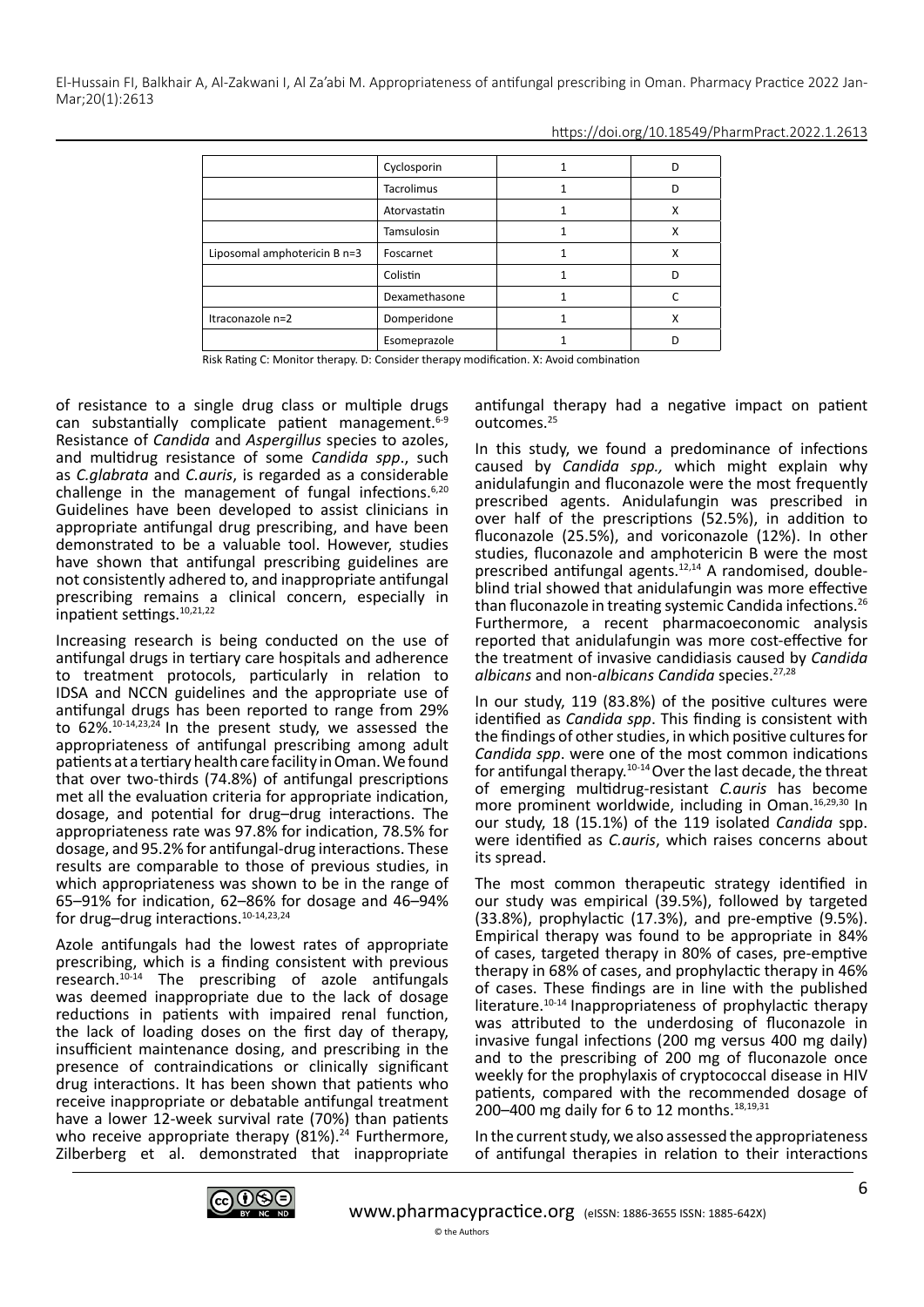## https://doi.org/10.18549/PharmPract.2022.1.2613

with other administered medications. In this regard, the appropriateness was 95%, which is almost identical to the appropriateness reported by Nivoix et al. (94%).<sup>10</sup> In this study, most of the interactions involved azole antifungals (73 out of 76 interactions), which is not surprising given that azoles are well known for their effect on several hepatic cytochrome P450 enzymes and thus, their potential for interactions with a variety of drugs. $32,33$ 

Our study had a few limitations. First, the generalisability of our results may be limited because this study was conducted at a single tertiary care hospital, therefore, it may be difficult to apply our findings at other hospitals in the country. Second, data were collected via retrospective chart review so were based on electronic patient records; as a result, incomplete or missing information, laboratory tests, or insufficient documentation might have influenced the conclusions. Third, in this study, we were unable to assess the potential outcomes of antifungal drug interactions.

**CONCLUSION**

In summary, the overall appropriateness rate of antifungal prescribing was 74.8%. The rates of appropriate prescribing for indication, dosage, and potential drug interactions were 97.8%, 78.5%, and 95.2%, respectively. Most of the prescriptions were empiric, and anidulafungin was the most prescribed agent for the treatment of infections caused by *Candida spp*. To further promote appropriate antifungal use, we recommend involving a clinical pharmacist in antifungal prescribing and implementing an antifungal stewardship program across all hospital departments. Studies with larger sample size in various hospital settings are required for better statistical inferences and generalisability.

## **FUNDING**

None.

## **CONFLICTS OF INTEREST**

The authors declare that they have no conflicts of interest to disclose.

# **AUTHOR CONTRIBUTIONS (CRediT)**

Conceptualization: MA, FIE Data curation: FIE Formal analysis: FIE Methodology: MA, FIE, AB, IA Supervision: MA, AB, IA Writing –original draft: MA, FIE Writing –review & editing: IA, AB, MA

# **References**

- 1. World Health Organization (2020). " Antimicrobial resistance." WHO, Geneva, Switzerland", Retrieved from [https://www.who.](https://www.who.int/news-room/fact-sheets/detail/antimicrobial-resistance.%20Accessed%20on%20December%2018) [int/news-room/fact-sheets/detail/antimicrobial-resistance. Accessed on December 18,](https://www.who.int/news-room/fact-sheets/detail/antimicrobial-resistance.%20Accessed%20on%20December%2018) 2021.
- 2. Minarini LADR, de Andrade LN, De Gregorio E, et al. Editorial: Antimicrobial Resistance as a Global Public Health Problem: How Can We Address It? Front Public Health. 2020;8:612844.<https://doi.org/10.3389/fpubh.2020.612844>
- 3. McEwen SA, Collignon PJ. Antimicrobial Resistance: a One Health Perspective. Microbiol Spectr. 2018;6(2). [https://doi.](https://doi.org/10.1128/microbiolspec.ARBA-0009-2017) [org/10.1128/microbiolspec.ARBA-0009-2017](https://doi.org/10.1128/microbiolspec.ARBA-0009-2017)
- 4. Fletcher S. Understanding the contribution of environmental factors in the spread of antimicrobial resistance. Environ Health Prev Med. 2015;20(4):243-52. <https://doi.org/10.1007/s12199-015-0468-0>
- 5. Wiederhold NP. Antifungal resistance: current trends and future strategies to combat. Infect Drug Resist. 2017;10:249-259. <https://doi.org/10.2147/IDR.S124918>
- 6. Arastehfar A, Gabaldón T, Garcia-Rubio R, et al. Drug-Resistant Fungi: An Emerging Challenge Threatening Our Limited Antifungal Armamentarium. Antibiotics (Basel). 2020;9(12):877.<https://doi.org/10.3390/antibiotics9120877>
- 7. Arnold HM, Micek ST, Shorr AF, et al. Hospital resource utilization and costs of inappropriate treatment of candidemia. Pharmacotherapy. 2010;30(4):361-8.<https://doi.org/10.1592/phco.30.4.361>
- 8. Hendrickson JA, Hu C, Aitken SL, et al. Antifungal Resistance: a Concerning Trend for the Present and Future. Curr Infect Dis Rep. 2019;21(12):47.<https://doi.org/10.1007/s11908-019-0702-9>
- 9. Perlin DS, Rautemaa-Richardson R, Alastruey-Izquierdo A. The global problem of antifungal resistance: prevalence, mechanisms, and management. Lancet Infect Dis. 2017;17(12):e383-e392. [https://doi.org/10.1016/S1473-3099\(17\)30316-X](https://doi.org/10.1016/S1473-3099(17)30316-X)
- 10. Nivoix Y, Launoy A, Lutun P, et al. Adherence to recommendations for the use of antifungal agents in a tertiary care hospital. J Antimicrob Chemother. 2012;67(10):2506-13.<https://doi.org/10.1093/jac/dks256>
- 11. Valerio M, Rodriguez-Gonzalez CG, Muñoz P, et al. Evaluation of antifungal use in a tertiary care institution: antifungal stewardship urgently needed. J Antimicrob Chemother. 2014;69(7):1993-9. <https://doi.org/10.1093/jac/dku053>
- 12. Islahudin F, Mohd SFR. Evaluation of appropriate use of antifungal therapy in a tertiary care hospital. Asian J Pharm Clin Res. 2015;8(4):195-9.
- 13. Lachenmayr SJ, Berking S, Horns H, et al. Antifungal treatment in haematological and oncological patients: Need for quality assessment in routine care. Mycoses. 2018;61(7):464-471.<https://doi.org/10.1111/myc.12768>